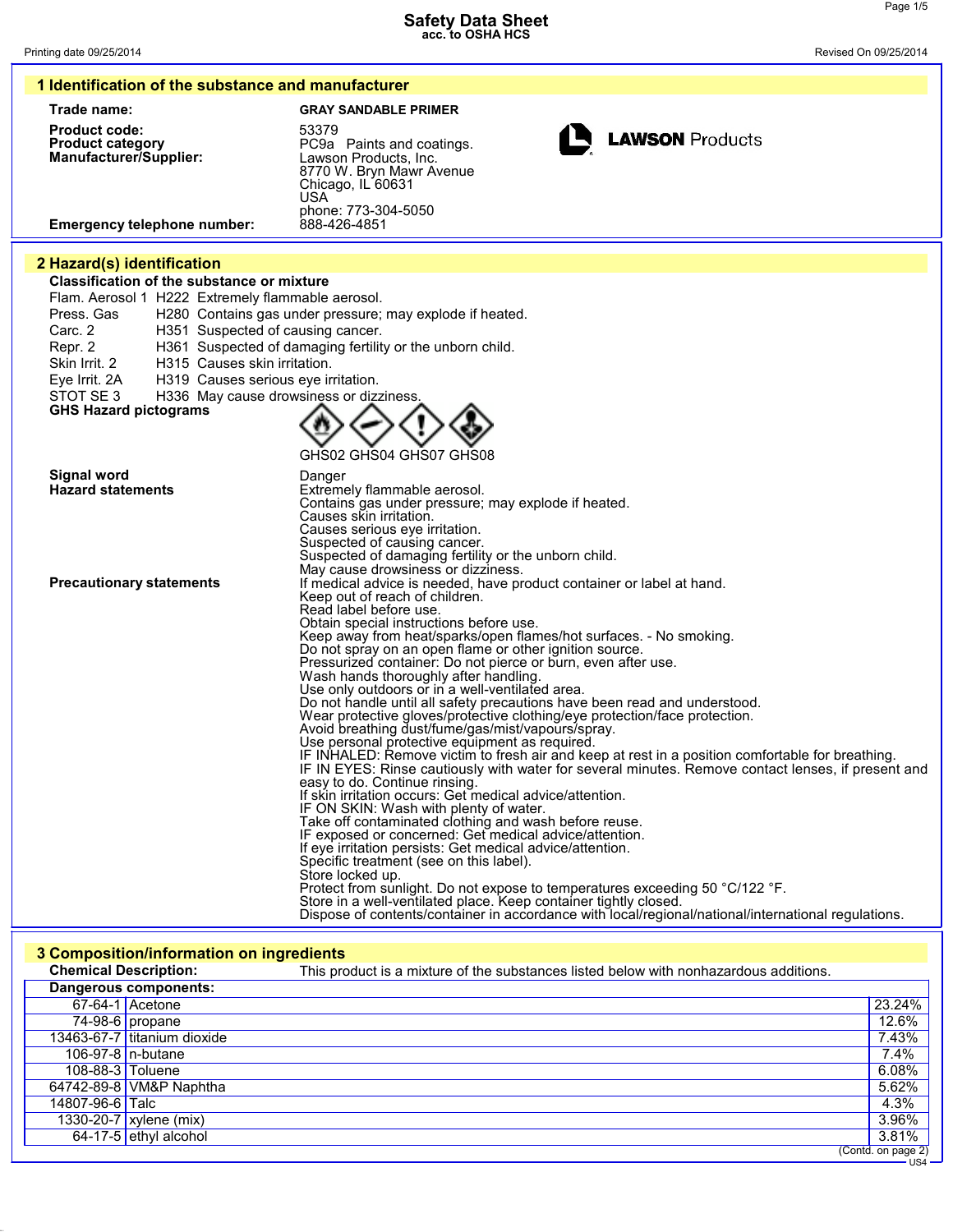Page 2/5

| Trade name: GRAY SANDABLE PRIMER                                                                                                                                                                                                          |                                                                                                                                                                                                                                                                                                                                           |  |
|-------------------------------------------------------------------------------------------------------------------------------------------------------------------------------------------------------------------------------------------|-------------------------------------------------------------------------------------------------------------------------------------------------------------------------------------------------------------------------------------------------------------------------------------------------------------------------------------------|--|
| 64742-47-8 Mineral Spirits<br>123-86-4 n-butyl acetate<br>110-19-0 isobutyl acetate<br>108-65-6 PM acetate                                                                                                                                | (Contd. of page 1)<br>$3.0\%$<br>2.67%<br>1.52%<br>1.31%                                                                                                                                                                                                                                                                                  |  |
| <b>4 First-aid measures</b>                                                                                                                                                                                                               |                                                                                                                                                                                                                                                                                                                                           |  |
| <b>After inhalation:</b><br>After skin contact:<br>After eye contact:<br><b>After swallowing:</b>                                                                                                                                         | Supply fresh air; consult doctor in case of complaints.<br>Remove contaminated clothing. Wash exposed area with soap and water.<br>Rinse opened eye for several minutes under running water. If symptoms persist, consult a doctor.<br>Rinse out mouth and then drink plenty of water.<br>Rinse mouth with water. Do not induce vomiting. |  |
| Most important symptoms and<br>effects:                                                                                                                                                                                                   | <b>Dizziness</b>                                                                                                                                                                                                                                                                                                                          |  |
| Indication of any immediate medical<br>attention needed:                                                                                                                                                                                  | No further relevant information available.                                                                                                                                                                                                                                                                                                |  |
|                                                                                                                                                                                                                                           |                                                                                                                                                                                                                                                                                                                                           |  |
| <b>5 Fire-fighting measures</b><br><b>Extinguishing agents:</b><br><b>Special hazards:</b><br>Protective equipment for<br>firefighters:                                                                                                   | CO2, sand, extinguishing powder, or water spray. Fight larger fires with water spray or alcohol<br>resistant foam.<br>CO2, extinguishing powder or water spray. Fight larger fires with water spray.<br>Can form explosive gas-air mixtures.<br>A respiratory protective device may be necessary.                                         |  |
| <b>6 Accidental release measures</b>                                                                                                                                                                                                      |                                                                                                                                                                                                                                                                                                                                           |  |
| Personal precautions, protective<br>equipment and emergency<br>procedures:<br><b>Methods and material for</b><br>containment and cleaning up:                                                                                             | Wear protective equipment. Keep unprotected persons away.<br>Use respiratory protective device against the effects of fumes/dust/aerosol.<br>Dispose contaminated material as waste according to section 13.                                                                                                                              |  |
|                                                                                                                                                                                                                                           |                                                                                                                                                                                                                                                                                                                                           |  |
| <b>7 Handling and storage</b><br><b>Precautions for safe handling</b><br><b>Storage requirements:</b>                                                                                                                                     | Use only in well ventilated areas.<br>Keep away from sources of heat and direct sunlight. Do not warehouse in subfreezing conditions.<br>Store locked up.                                                                                                                                                                                 |  |
| 8 Exposure controls/personal protection                                                                                                                                                                                                   |                                                                                                                                                                                                                                                                                                                                           |  |
| Components with limit values that require monitoring at the workplace:                                                                                                                                                                    |                                                                                                                                                                                                                                                                                                                                           |  |
| 67-64-1 Acetone                                                                                                                                                                                                                           |                                                                                                                                                                                                                                                                                                                                           |  |
| PEL (USA)<br>Long-term value: $2400$ mg/m <sup>3</sup> , 1000 ppm                                                                                                                                                                         |                                                                                                                                                                                                                                                                                                                                           |  |
| REL (USA)<br>Long-term value: 590 mg/m <sup>3</sup> , 250 ppm<br>TLV (USA)<br>Short-term value: (1782) NIC-1187 mg/m <sup>3</sup> , (750) NIC-500 ppm<br>Long-term value: $(1188)$ NIC-594 mg/m <sup>3</sup> , $(500)$ NIC-250 ppm<br>BEI |                                                                                                                                                                                                                                                                                                                                           |  |
| 74-98-6 propane                                                                                                                                                                                                                           |                                                                                                                                                                                                                                                                                                                                           |  |
| PEL (USA)<br>Long-term value: 1800 mg/m <sup>3</sup> , 1000 ppm<br>REL (USA)<br>Long-term value: 1800 mg/m <sup>3</sup> , 1000 ppm                                                                                                        |                                                                                                                                                                                                                                                                                                                                           |  |
| TLV (USA)<br>refer to Appendix F                                                                                                                                                                                                          |                                                                                                                                                                                                                                                                                                                                           |  |
| 106-97-8 n-butane                                                                                                                                                                                                                         |                                                                                                                                                                                                                                                                                                                                           |  |
| <b>REL (USA)</b><br>Long-term value: 1900 mg/m <sup>3</sup> , 800 ppm<br>TLV (USA)<br>Short-term value: 2370 mg/m <sup>3</sup> , 1000 ppm                                                                                                 |                                                                                                                                                                                                                                                                                                                                           |  |
| 108-88-3 Toluene                                                                                                                                                                                                                          |                                                                                                                                                                                                                                                                                                                                           |  |
| PEL (USA)<br>Long-term value: 200 ppm<br>Ceiling limit value: 300; 500* ppm<br>*10-min peak per 8-hr shift                                                                                                                                |                                                                                                                                                                                                                                                                                                                                           |  |
| Short-term value: 560 mg/m <sup>3</sup> , 150 ppm<br>REL (USA)<br>Long-term value: 375 mg/m <sup>3</sup> , 100 ppm                                                                                                                        |                                                                                                                                                                                                                                                                                                                                           |  |
| Long-term value: 75 mg/m <sup>3</sup> , 20 ppm<br>TLV (USA)<br>BEI                                                                                                                                                                        |                                                                                                                                                                                                                                                                                                                                           |  |
| 1330-20-7 xylene (mix)                                                                                                                                                                                                                    |                                                                                                                                                                                                                                                                                                                                           |  |
| Long-term value: 435 mg/m <sup>3</sup> , 100 ppm<br>PEL (USA)                                                                                                                                                                             |                                                                                                                                                                                                                                                                                                                                           |  |
|                                                                                                                                                                                                                                           | (Contd. on page 3)<br>US4                                                                                                                                                                                                                                                                                                                 |  |

**Safety Data Sheet acc. to OSHA HCS**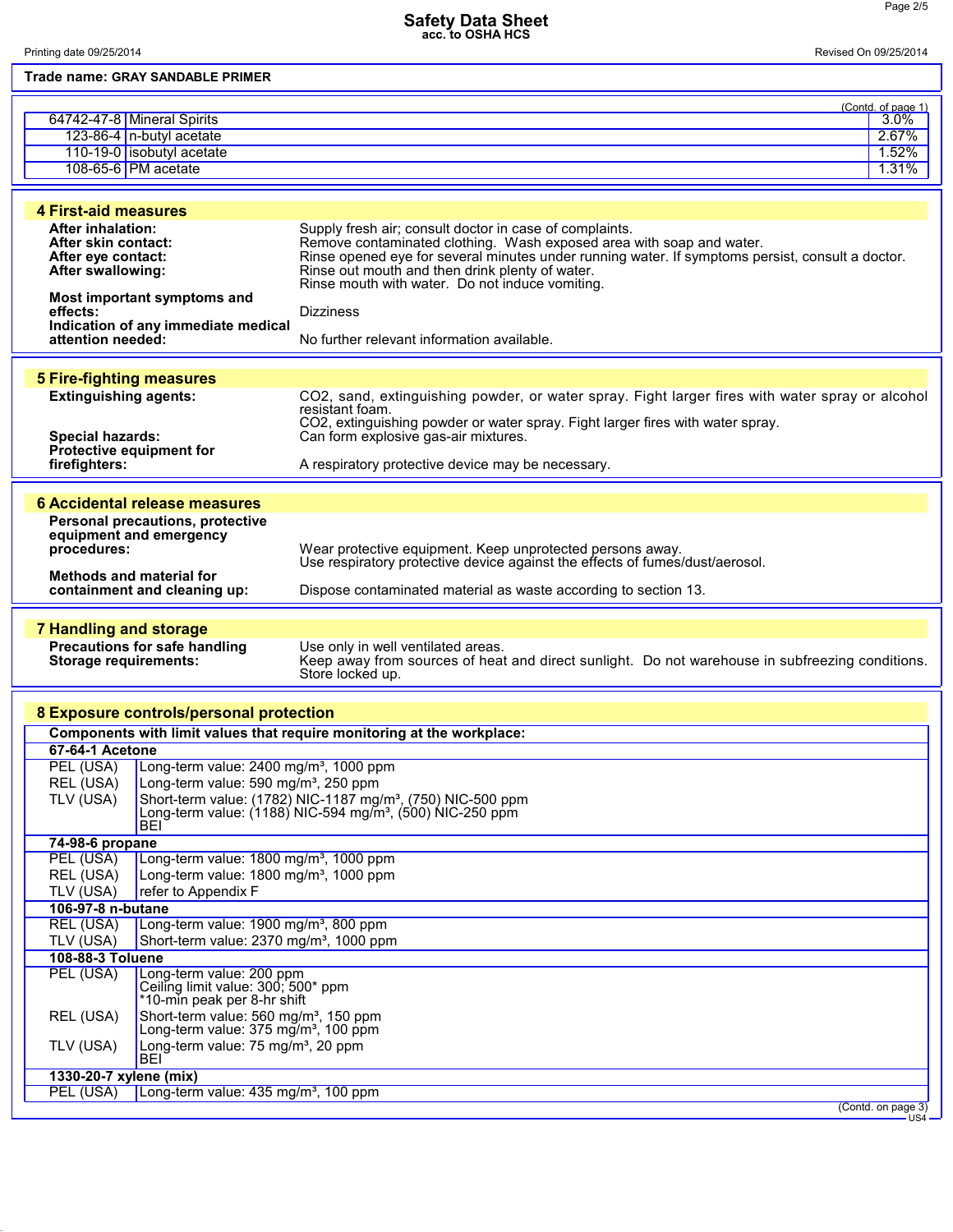Page 3/5

| Printing date 09/25/2014<br>. <b>. .</b> . <u>.</u> .<br>$\mathbf{r}$ and $\mathbf{r}$ and $\mathbf{r}$ and $\mathbf{r}$ and $\mathbf{r}$ and $\mathbf{r}$ and $\mathbf{r}$ and $\mathbf{r}$ and $\mathbf{r}$ and $\mathbf{r}$ and $\mathbf{r}$ and $\mathbf{r}$ and $\mathbf{r}$ and $\mathbf{r}$ and $\mathbf{r}$ and $\mathbf{r}$ and $\mathbf{r}$ and | Revised On 09/25/2014 |
|-----------------------------------------------------------------------------------------------------------------------------------------------------------------------------------------------------------------------------------------------------------------------------------------------------------------------------------------------------------|-----------------------|
|-----------------------------------------------------------------------------------------------------------------------------------------------------------------------------------------------------------------------------------------------------------------------------------------------------------------------------------------------------------|-----------------------|

|                             | Trade name: GRAY SANDABLE PRIMER                                                                          |                                                                                                                                                                                             |
|-----------------------------|-----------------------------------------------------------------------------------------------------------|---------------------------------------------------------------------------------------------------------------------------------------------------------------------------------------------|
|                             |                                                                                                           | (Contd. of page 2)                                                                                                                                                                          |
| REL (USA)                   | Short-term value: 655 mg/m <sup>3</sup> , 150 ppm<br>Long-term value: 435 mg/m <sup>3</sup> , 100 ppm     |                                                                                                                                                                                             |
|                             |                                                                                                           |                                                                                                                                                                                             |
| TLV (USA)                   | Short-term value: 651 mg/m <sup>3</sup> , 150 ppm<br>Long-term value: $434 \text{ mg/m}^3$ , 100 ppm      |                                                                                                                                                                                             |
|                             | BEI                                                                                                       |                                                                                                                                                                                             |
| 64-17-5 ethyl alcohol       |                                                                                                           |                                                                                                                                                                                             |
| PEL (USA)                   | Long-term value: 1900 mg/m <sup>3</sup> , 1000 ppm                                                        |                                                                                                                                                                                             |
| REL (USA)<br>TLV (USA)      | Long-term value: 1900 mg/m <sup>3</sup> , 1000 ppm<br>Short-term value: 1880 mg/m <sup>3</sup> , 1000 ppm |                                                                                                                                                                                             |
|                             | 123-86-4 n-butyl acetate                                                                                  |                                                                                                                                                                                             |
| PEL (USA)                   | Long-term value: 710 mg/m <sup>3</sup> , 150 ppm                                                          |                                                                                                                                                                                             |
| REL (USA)                   | Short-term value: 950 mg/m <sup>3</sup> , 200 ppm                                                         |                                                                                                                                                                                             |
|                             | Long-term value: 710 mg/m <sup>3</sup> , 150 ppm                                                          |                                                                                                                                                                                             |
| TLV (USA)                   | Short-term value: 950 mg/m <sup>3</sup> , 200 ppm                                                         |                                                                                                                                                                                             |
|                             | Long-term value: 713 mg/m <sup>3</sup> , 150 ppm                                                          |                                                                                                                                                                                             |
| PEL (USA)                   | 110-19-0 isobutyl acetate<br>Long-term value: 700 mg/m <sup>3</sup> , 150 ppm                             |                                                                                                                                                                                             |
| REL (USA)                   | Long-term value: 700 mg/m <sup>3</sup> , 150 ppm                                                          |                                                                                                                                                                                             |
| TLV (USA)                   | Long-term value: 713 mg/m <sup>3</sup> , 150 ppm                                                          |                                                                                                                                                                                             |
| 108-65-6 PM acetate         |                                                                                                           |                                                                                                                                                                                             |
|                             | WEEL (USA) Long-term value: 50 ppm                                                                        |                                                                                                                                                                                             |
|                             | Ingredients with biological limit values:                                                                 |                                                                                                                                                                                             |
| 67-64-1 Acetone             |                                                                                                           |                                                                                                                                                                                             |
| BEI (USA) 50 mg/L           |                                                                                                           |                                                                                                                                                                                             |
|                             | Medium: urine                                                                                             |                                                                                                                                                                                             |
|                             | Time: end of shift<br>Parameter: Acetone (nonspecific)                                                    |                                                                                                                                                                                             |
| 108-88-3 Toluene            |                                                                                                           |                                                                                                                                                                                             |
| BEI (USA) 0.02 mg/L         |                                                                                                           |                                                                                                                                                                                             |
|                             | Medium: blood                                                                                             |                                                                                                                                                                                             |
|                             | Time: prior to last shift of workweek<br>Parameter: Toluene                                               |                                                                                                                                                                                             |
|                             |                                                                                                           |                                                                                                                                                                                             |
|                             | $0.03$ mg/L                                                                                               |                                                                                                                                                                                             |
|                             | Medium: urine                                                                                             |                                                                                                                                                                                             |
|                             | Time: end of shift<br>Parameter: Toluene                                                                  |                                                                                                                                                                                             |
|                             |                                                                                                           |                                                                                                                                                                                             |
|                             | 0.3 mg/g creatinine<br>Medium: urine                                                                      |                                                                                                                                                                                             |
|                             | Time: end of shift                                                                                        |                                                                                                                                                                                             |
|                             | Parameter: o-Cresol with hydrolysis (background)                                                          |                                                                                                                                                                                             |
|                             | 1330-20-7 xylene (mix)                                                                                    |                                                                                                                                                                                             |
|                             | BEI (USA) 1.5 g/g creatinine                                                                              |                                                                                                                                                                                             |
|                             | Medium: urine                                                                                             |                                                                                                                                                                                             |
|                             | Time: end of shift<br>Parameter: Methylhippuric acids                                                     |                                                                                                                                                                                             |
| <b>Hygienic protection:</b> |                                                                                                           | Keep away from foodstuffs and animal feed. Wash hands after use.                                                                                                                            |
|                             |                                                                                                           | Immediately remove all soiled and contaminated clothing.                                                                                                                                    |
|                             |                                                                                                           | Wash hands after use.<br>Avoid contact with the eyes and skin.                                                                                                                              |
|                             |                                                                                                           | Do not eat or drink while working.                                                                                                                                                          |
|                             | <b>Breathing equipment:</b>                                                                               | A respirator is generally not necessary when using this product outdoors or in large open areas. In                                                                                         |
|                             |                                                                                                           | cases where short and/or long term overexposure exists, a charcoal filter respirator should be worn.                                                                                        |
| Hand protection:            |                                                                                                           | If you suspect overexposure conditions exist, please consult an authority on chemical hygeine.<br>Protective gloves. The glove material must be impermeable and resistant to the substance. |
| Eye protection:             |                                                                                                           | Tightly sealed goggles                                                                                                                                                                      |
|                             |                                                                                                           |                                                                                                                                                                                             |
|                             | 9 Physical and chemical properties                                                                        |                                                                                                                                                                                             |
| Appearance:                 |                                                                                                           | Aerosol.                                                                                                                                                                                    |
| Odor:                       |                                                                                                           | Aromatic                                                                                                                                                                                    |
| <b>Odor threshold:</b>      |                                                                                                           | Not determined.                                                                                                                                                                             |
| pH-value:                   |                                                                                                           | Not determined.                                                                                                                                                                             |
|                             | Melting point/Melting range                                                                               | Undetermined.                                                                                                                                                                               |
| <b>Boiling point:</b>       |                                                                                                           | $-110 °C$ (-166 °F)                                                                                                                                                                         |
| <b>Flash point:</b>         |                                                                                                           | $-19$ °C (-2 °F)                                                                                                                                                                            |
|                             | Flammability (solid, gas):                                                                                | Extremely flammable.                                                                                                                                                                        |
|                             | <b>Decomposition temperature:</b>                                                                         | Not determined.                                                                                                                                                                             |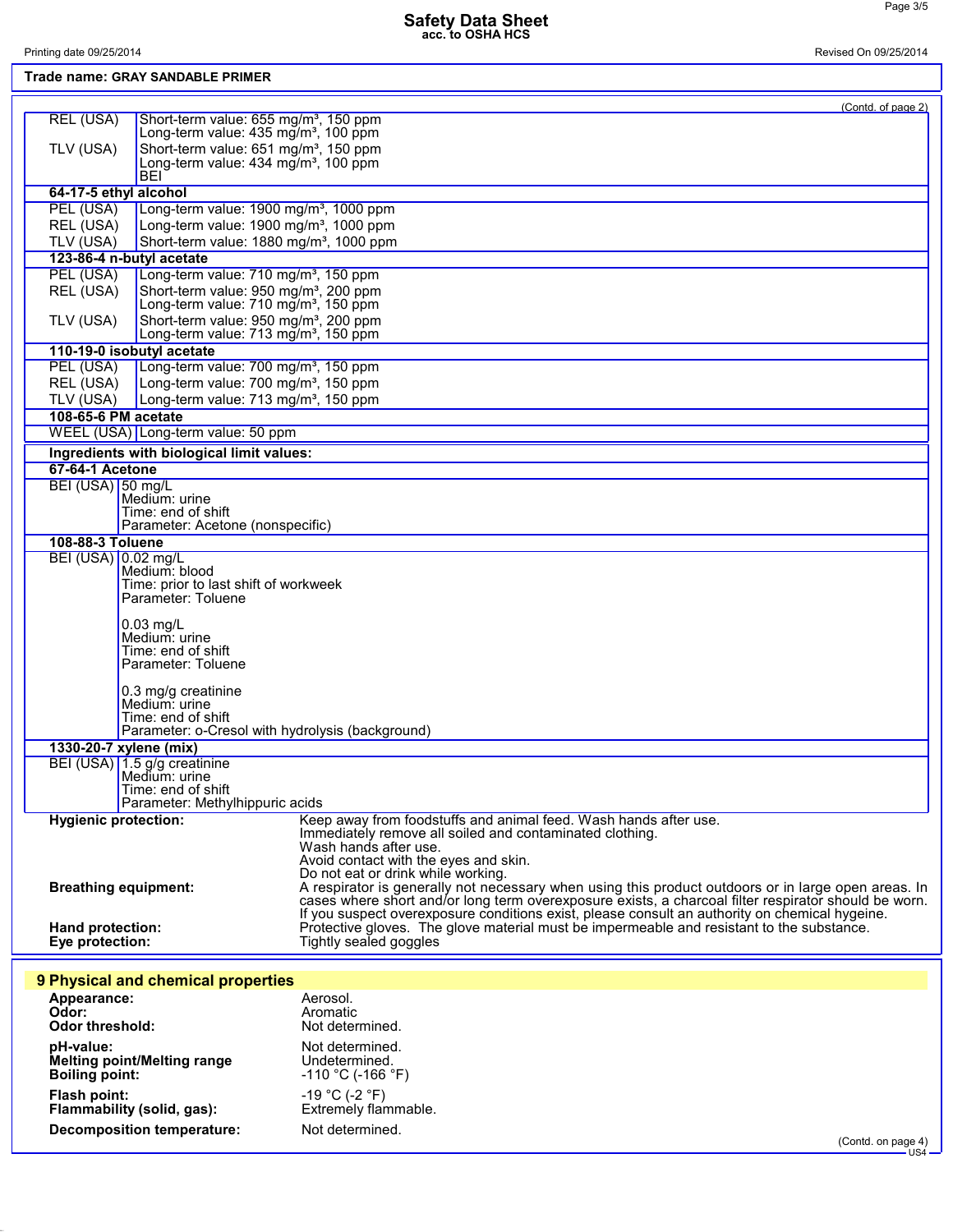Printing date 09/25/2014 Revised On 09/25/2014

## **Trade name: GRAY SANDABLE PRIMER**

|                                                                                                                                                     |                                                                                                    | (Contd. of page 3) |
|-----------------------------------------------------------------------------------------------------------------------------------------------------|----------------------------------------------------------------------------------------------------|--------------------|
| Auto igniting:                                                                                                                                      | Product is not self-igniting.                                                                      |                    |
| Danger of explosion:<br><b>Lower Explosion Limit:</b><br><b>Upper Explosion Limit:</b>                                                              | In use, may form flammable/explosive vapour-air mixture.<br>1.7 Vol $%$<br>10.9 Vol %              |                    |
| Vapor pressure:<br><b>Relative Density:</b><br>Vapour density<br><b>Evaporation rate</b><br>Partition coefficient: n-octonal/water: Not determined. | Not determined.<br>Between 0.77 and 0.85 (Water equals 1.00)<br>Not determined.<br>Not applicable. |                    |
| Solubility:<br><b>Viscosity:</b>                                                                                                                    | Not determined.<br>Not determined.                                                                 |                    |
| <b>VOC content:</b><br>VOC content (less exempt solvents):<br><b>MIR Value:</b>                                                                     | 568.7 g/l / 4.75 lb/gl<br>$50.7\%$<br>1.10                                                         |                    |
| <b>Solids content:</b>                                                                                                                              | 25.5%                                                                                              |                    |

|  | <b>10 Stability and reactivity</b> |
|--|------------------------------------|

| <b>Reactivity:</b>                         | Stable at normal temperatures.                                                     |
|--------------------------------------------|------------------------------------------------------------------------------------|
| <b>Conditions to avoid:</b>                | Do not allow can to exceed 120 degrees Fahrenheit. Do not warehouse in subfreezing |
|                                            | temperatures.                                                                      |
| <b>Chemical stability:</b>                 | Not fully evaluated.                                                               |
| <b>Possibility of hazardous reactions:</b> | No dangerous reactions known.                                                      |
| Incompatible materials:                    | No further relevant information available.                                         |
| Hazardous decomposition:                   | No dangerous decomposition products known.                                         |

## **11 Toxicological information**

|                                |                         | LD/LC50 values that are relevant for classification:      |                 |
|--------------------------------|-------------------------|-----------------------------------------------------------|-----------------|
| 13463-67-7 titanium dioxide    |                         |                                                           |                 |
| Oral                           | LD50                    | >20000 mg/kg (rat)                                        |                 |
| Dermal                         | LD50                    | >10000 mg/kg (rbt)                                        |                 |
|                                |                         | Inhalative $ LC50/4 h  > 6.82$ mg/l (rat)                 |                 |
| 106-97-8 n-butane              |                         |                                                           |                 |
|                                |                         | Inhalative LC50/4 h 658 mg/l (rat)                        |                 |
| 1330-20-7 xylene (mix)         |                         |                                                           |                 |
| Oral                           | LD <sub>50</sub>        | 8700 mg/kg (rat)                                          |                 |
| Dermal                         | LDS0                    | 2000 mg/kg (rbt)                                          |                 |
|                                |                         | Inhalative LC50/4 h 6350 mg/l (rat)                       |                 |
| 64-17-5 ethyl alcohol          |                         |                                                           |                 |
| Oral                           | LD50                    | 7060 mg/kg (rat)                                          |                 |
|                                |                         | Inhalative LC50/4 h 20000 mg/l (rat)                      |                 |
| 123-86-4 n-butyl acetate       |                         |                                                           |                 |
| Oral                           | LD50                    | 14000 mg/kg (rat)                                         |                 |
|                                |                         | Inhalative LC50/4 h $>21.0$ mg/l (rat)                    |                 |
| 110-19-0 isobutyl acetate      |                         |                                                           |                 |
| Oral                           | LDSO                    | 4763 mg/kg (rbt)                                          |                 |
| 108-65-6 PM acetate            |                         |                                                           |                 |
| Oral                           | LD50                    | 8500 mg/kg (rat)                                          |                 |
|                                |                         | Inhalative LC50/4 h 35.7 mg/l (rat)                       |                 |
|                                |                         | Information on toxicological effects: No data available.  |                 |
| Sensitization:                 |                         | No sensitizing effects known.                             |                 |
| <b>Carcinogenic categories</b> |                         |                                                           |                 |
|                                |                         | <b>IARC (International Agency for Research on Cancer)</b> |                 |
| 13463-67-7 titanium dioxide    |                         |                                                           | 2B              |
|                                | 108-88-3 Toluene        |                                                           | $\overline{3}$  |
| 14807-96-6 Talc                |                         |                                                           | $\overline{2B}$ |
|                                | 1330-20-7 xylene (mix)  |                                                           | $\overline{3}$  |
|                                | $64-17-5$ ethyl alcohol |                                                           |                 |
|                                |                         | <b>NTP (National Toxicology Program)</b>                  |                 |
|                                |                         | None of the ingredients is listed.                        |                 |

(Contd. on page 5) US4